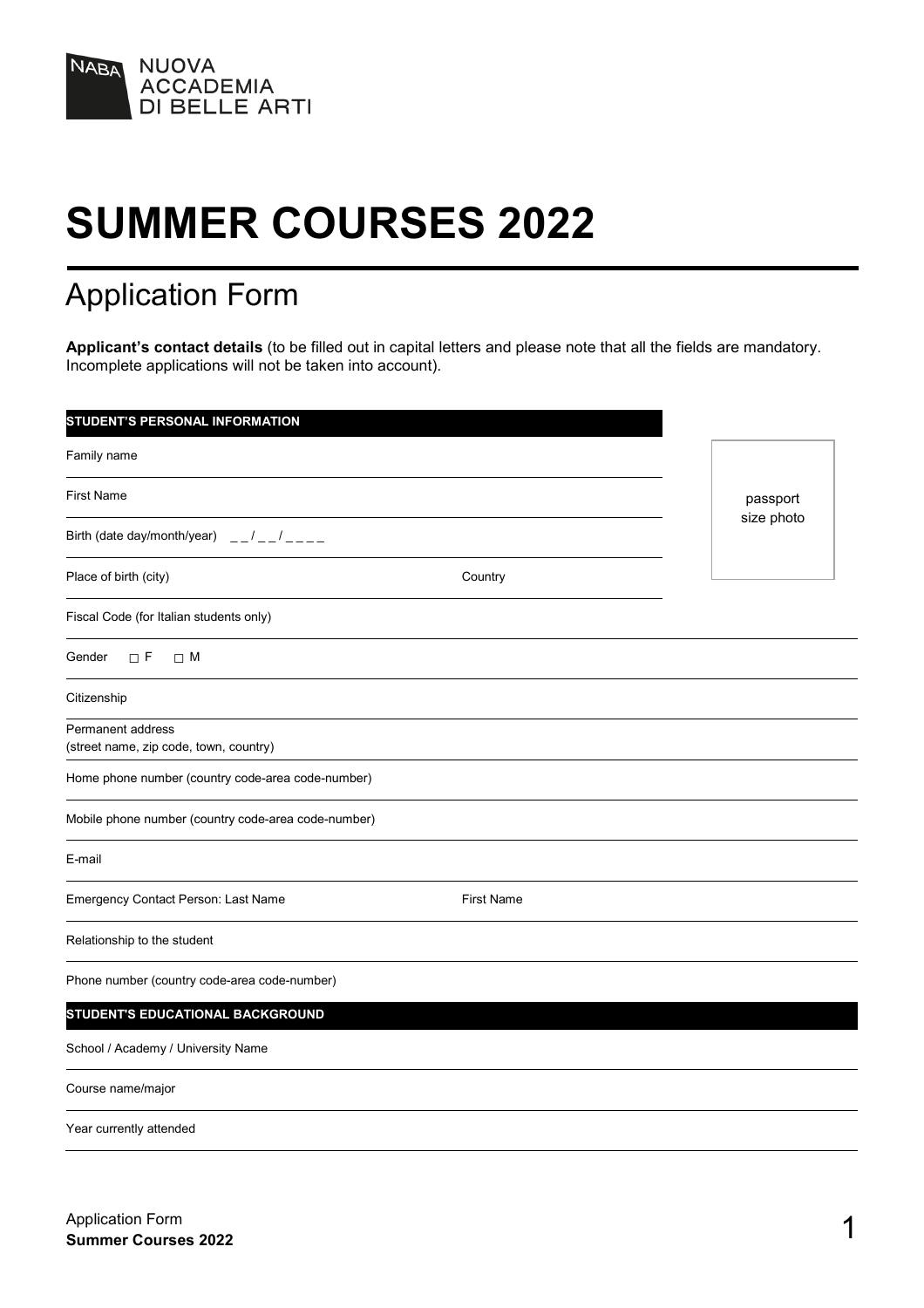

#### **PROFESSIONAL BACKGROUND AND WORK EXPERIENCE**

Company

Position

Years of experience

#### **HOW DID YOU FIND OUT ABOUT NABA SUMMER COURSES?**

□ FRIENDS

□ SCHOOL (SPECIFY)

□ EXHIBITION (SPECIFY)

□ EDUCATIONAL COUNSELLOR (SPECIFY)

 $\hfill\Box$  INTERNET SEARCH ENGINE

□ WWW.NABA.IT

□ WEBSITE (SPECIFY)

□ OTHER SOURCE (SPECIFY)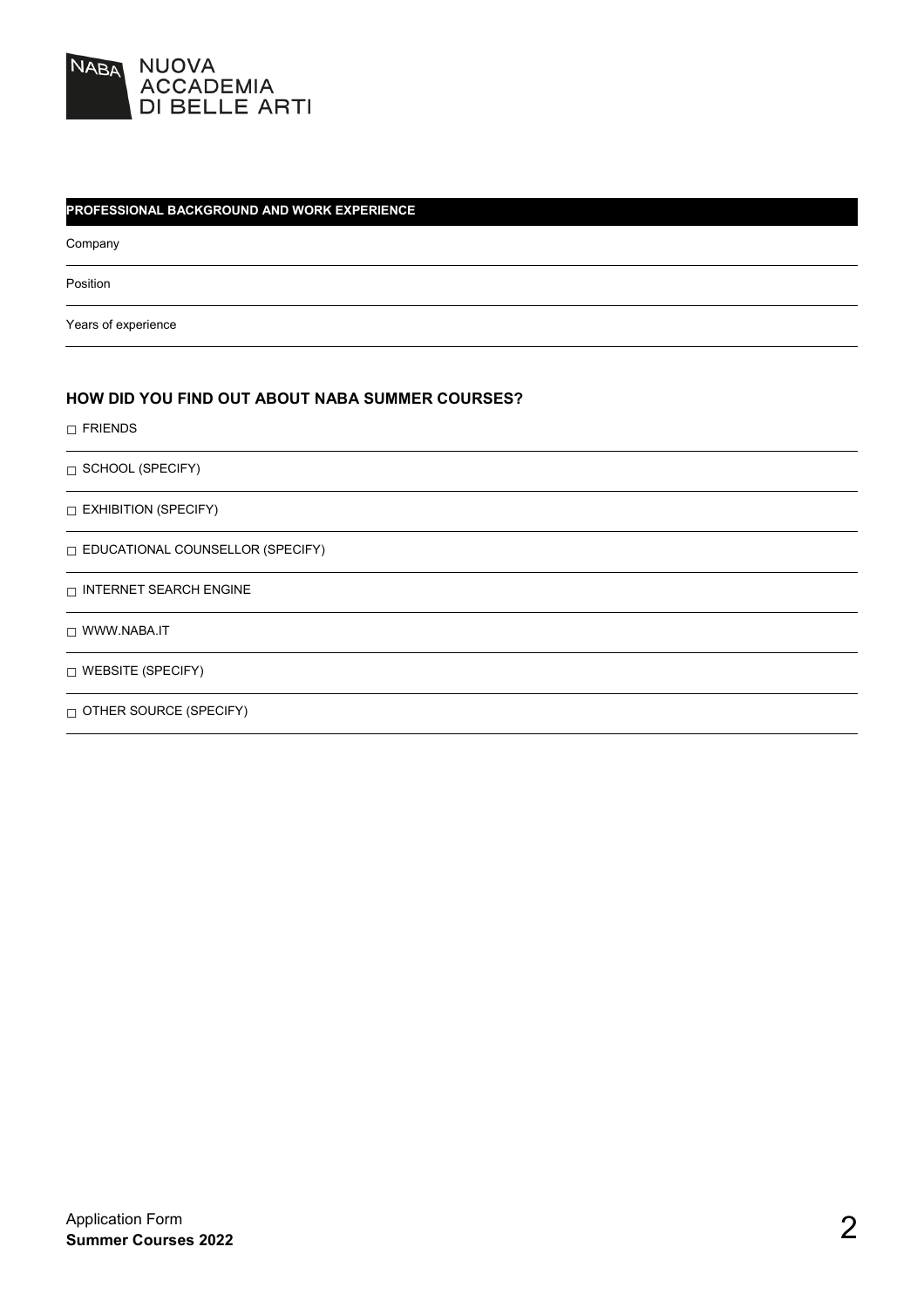

#### **Please select the Course or the combination of courses you would like to apply for:**

■ You can combine courses of different sessions: e.g. you could combine Interior Design I in the first session with Interior Design II in the second session and Interior Design for Hotels in the third session. Ask an Advisor about this option!

*NOTE: Before making your choice please make sure you meet the admission requirements of the course/s you intend to apply for*.

| <b>MILAN COURSES</b>                              | Session 1                         | Session 2                          | Session 3                           |
|---------------------------------------------------|-----------------------------------|------------------------------------|-------------------------------------|
|                                                   | June 28th - July 8th              | July 12th - July 22nd              | July 26th - August 5th              |
| PRODUCT DESIGN 1                                  | $\Box$                            |                                    | □                                   |
| <b>INTERIOR DESIGN 1</b>                          | $\Box$                            |                                    | $\Box$                              |
| <b>FASHION DESIGN 1</b>                           | $\Box$                            |                                    | $\Box$                              |
| <b>FASHION IMAGE &amp; STYLING 1</b>              | $\Box$                            |                                    | $\Box$                              |
| <b>FASHION MARKETING &amp; COMMUNICATION</b>      | $\Box$                            |                                    |                                     |
| <b>FASHION DIGITAL DRAWING - NEW!</b>             | $\Box$                            |                                    |                                     |
| <b>HAND ILLUSTRATION</b>                          | $\Box$                            |                                    |                                     |
| <b>CURATORIAL STUDIES &amp; EXHIBITION DESIGN</b> | $\Box$                            |                                    |                                     |
| <b>DIGITAL ILLUSTRATION 1</b>                     | $\Box$                            |                                    |                                     |
| SOUND DESIGN                                      | $\Box$                            |                                    |                                     |
| <b>PRODUCT DESIGN 2</b>                           |                                   | □                                  |                                     |
| <b>INTERIOR DESIGN 2</b>                          |                                   | □                                  |                                     |
| <b>INTERIOR DESIGN FOR HOTELS</b>                 |                                   | □                                  | $\Box$                              |
| <b>FASHION DESIGN 2</b>                           |                                   | $\Box$                             |                                     |
| <b>FASHION IMAGE &amp; STYLING 2</b>              |                                   | $\Box$                             |                                     |
| <b>ACCESSORIES DESIGN</b>                         |                                   | $\Box$                             |                                     |
| <b>VISUAL MERCHANDISING</b>                       |                                   | $\Box$                             |                                     |
| <b>DIGITAL ILLUSTRATION 2</b>                     |                                   | $\Box$                             |                                     |
| <b>VISUAL DESIGN</b>                              |                                   | $\Box$                             |                                     |
| <b>CONCEPT ART - NEW!</b>                         |                                   | $\Box$                             |                                     |
| <b>GAME DEVELOPMENT</b>                           |                                   | $\Box$                             |                                     |
| <b>SOUND BRANDING</b>                             |                                   | $\Box$                             |                                     |
| <b>TEXTILE DESIGN</b>                             |                                   |                                    | $\Box$                              |
| <b>3D CHARACTER DESIGN</b>                        |                                   |                                    | $\Box$                              |
| <b>LIGHTING DESIGN</b>                            |                                   |                                    | $\Box$                              |
| <b>ROME COURSES</b>                               | Session 1<br>June 28th - July 8th | Session 2<br>July 12th - July 22nd | Session 3<br>July 26th - August 5th |
| POTRAIT DRAWING AND PAINTING                      | $\Box$                            |                                    |                                     |
| <b>ITALIAN INTERIOR DESIGN</b>                    | $\Box$                            |                                    |                                     |
| ART DISCOVERY: FROM CLASSICAL TO CONTEMPORARY     | $\Box$                            |                                    |                                     |
| FILM DOCUMENTARY                                  | $\Box$                            |                                    |                                     |
| <b>FASHION IMAGE &amp; STYLING 1</b>              | $\Box$                            |                                    |                                     |
| <b>CONCEPT ART</b>                                |                                   | $\Box$                             |                                     |
| URBAN BRAND DESIGN                                |                                   | $\Box$                             |                                     |
| <b>DESIGN GALLERY</b>                             |                                   | $\Box$                             |                                     |
| <b>MOTION GRAPHIC</b>                             |                                   | $\Box$                             |                                     |
| <b>FASHION FILM</b>                               |                                   | $\Box$                             |                                     |
| <b>SKETCHING AROUND</b>                           |                                   | $\Box$                             |                                     |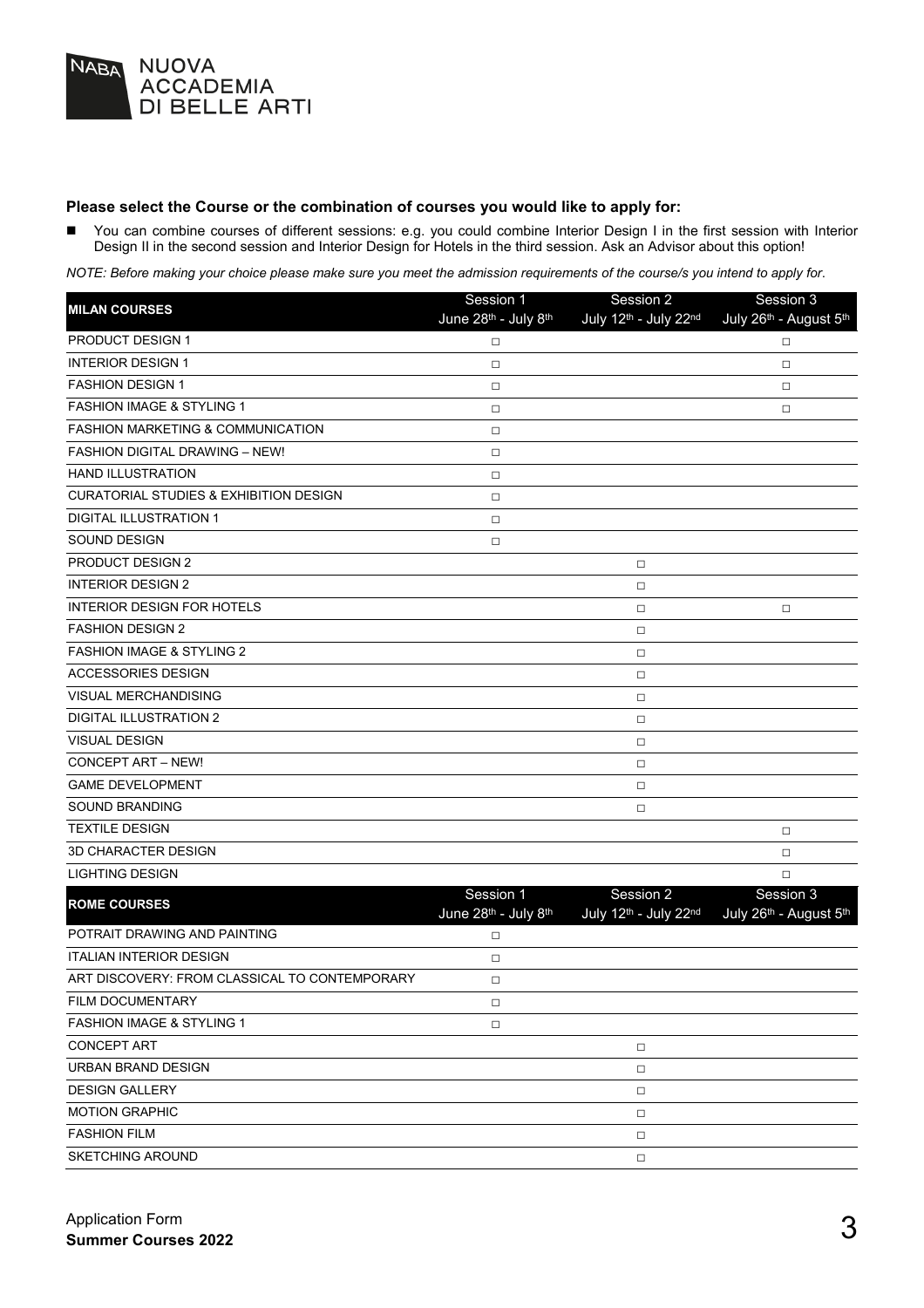

| COSTUME DESIGN FOR CINEMA |  |
|---------------------------|--|
| VISUAL STORYTELLING       |  |
| <b>TRAVEL PHOTOGRAPHY</b> |  |

#### **Please select the Two Cities, Double Experience course you would like to apply for**

**Please notice that Two Cities, Double Experience course start in Rome.** 

*NOTE: before making your choice please make sure you meet the admission requirements of the course/s you intend to apply for.*

| <b>TWO CITIES.</b><br><b>DOUBLE EXPERIENCE</b>             | July 4 <sup>th</sup> - July 15 <sup>th</sup> |
|------------------------------------------------------------|----------------------------------------------|
| <b>FASHION DESIGN: FROM HAUTE COUTURE TO PRET-A-PORTER</b> |                                              |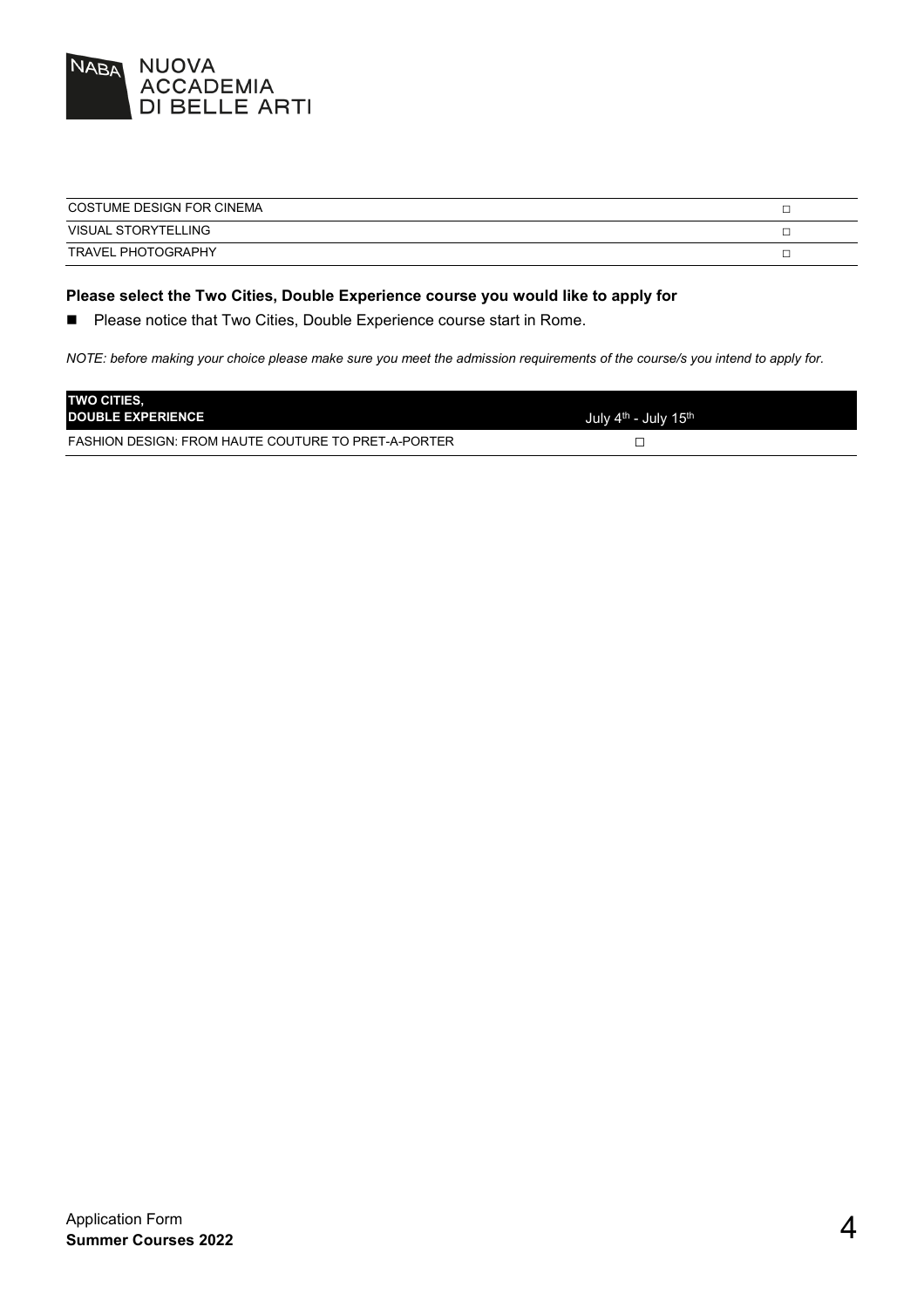

## **TUITION FEES**

□ 1.795 EUR tuition fee for a 2-week session (45 hours over 9 days for regular courses, 50 hours over 10 days for dual city programs)

□ 2.995 EUR tuition fee for a 4-week session (90 hours over 18 days for regular courses, 100 hours over 20 days for dual city programs)

 $\Box$  4.195 EUR tuition fee for a 6-week session (135 hours over 27 days for regular courses, 150 hours over 30 days for dual city programs)

I have read all the information above and I agree to "NABA Summer Courses - Booking Terms and Conditions" and to "NABA Summer Courses - Academic Regulations" indicated in this application form from page 3 to page 6. By submitting this form I hereby accept the booking terms and conditions as well as the academic regulations and understand that they shall take effect on receipt of the booking form by NABA. I hereby declare that I am responsible for choosing a course that is suitable to my educational background/training/work experience.

 $\Box$  I hereby authorize NABA to use any pictures or videos that will be taken by NABA authorized staff during the summer courses for educational purposes and to promote NABA Summer School on dedicated websites and academic advertising material.

*The booking will be confirmed by the Summer Courses Office per email.*

Date (day/month/year) \_\_\_\_\_\_/\_\_\_\_\_\_/\_\_\_\_\_\_ Signature (legible) \_\_\_\_\_\_\_\_\_\_\_\_\_\_\_\_\_\_\_\_\_\_\_\_\_\_\_\_\_\_\_\_\_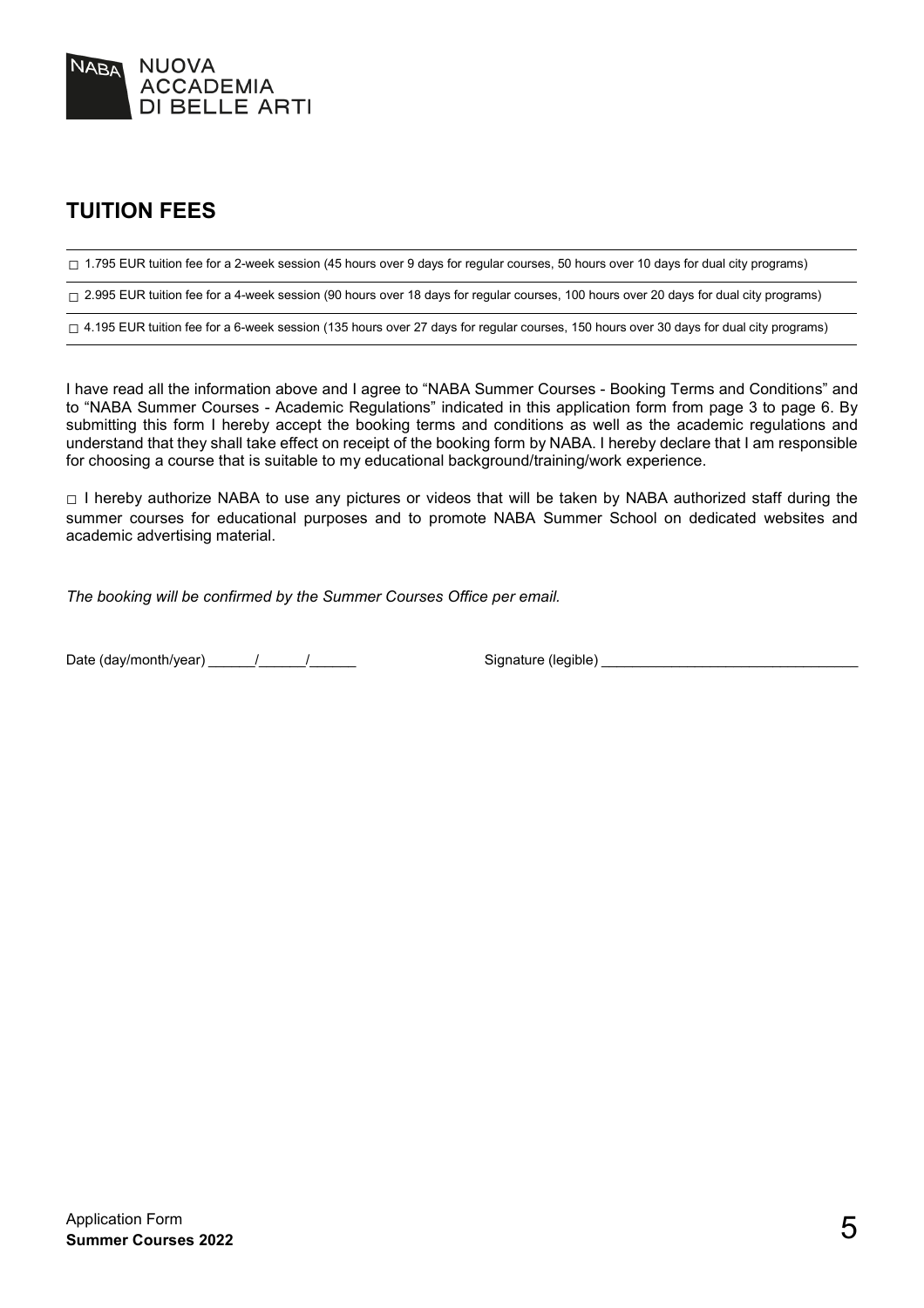

## **NABA SUMMER SCHOOL 2022 BOOKING TERMS AND CONDITIONS**

#### **SUMMER COURSES 2022 DATES**

#### **MILAN AND ROME**

- Session 1: from June  $28<sup>th</sup>$  to July  $8<sup>th</sup>$
- Session 2: from July 12th to July 22rd
- Session 3: from July 26th to August 5th

#### **TWO CITIES, DOUBLE EXPERIENCE**

From July 4<sup>th</sup> to July 15<sup>th</sup>

#### **APPLICATION DEADLINES**

Applications to NABA Summer Courses 2022 must be sent to NABA Summer Courses Office via email at **summer@naba.it** and must be sent within and not later than three weeks prior to the course session beginning.

#### **ADMISSION REQUIREMENTS**

All classes are held in English. A fluent understanding of the English language is required. NABA can accept bookings from students from 18 years of age. In case of applicants who are 16 but show a strong motivation to NABA Introduction level or Experience level courses, NABA will take their applications into account, on condition that a written declaration of responsibility is sent by their parents or legal guardians. Please carefully read the course descriptions before applying to a course. NABA will not take any responsibility for the students' choice of a course level that is not suitable to their background and skills. We strongly suggest students to bring their personal equipment, as indicated prior to the course beginning.

#### **APPLICATION PROCESS**

You can choose between:

Online application: visit the website

www.naba.it and follow the steps to book and pay online Standard application: download the application form from the website www.naba.it, carefully fill it out and send it via email to NABA Summer Courses Office at summer@naba.it You will be contacted via email to finalize your booking

For further information on the application procedure please consult www.naba.it or contact us at summer@naba.it

#### **TUITION FEES**

- 1.795 EUR tuition fee for a 2-week session (45 hours over 9 days for regular courses, 50 hours over 10 days for dual city programs)
- 2.995 EUR tuition fee for a 4-week session (90 hours over 18 days for regular courses, 100 hours over 20 days for dual city programs)
- 4.195 EUR tuition fee for a 6-week session (135 hours over 27 days for regular courses, 150 hours over 30 days for dual city programs)

The fees include: class work, lectures and guided visits included in the program.

The fees do not include: travel expenses, accommodation, local transportation and meals.

Total fees are due by the start date of the course and under no circumstances students who have not finalized the payment will be admitted into class.

Please note that NABA Summer Courses 2021 have a limited number of places that will be therefore assigned on a first come – first accepted basis.

#### **METHODS OF PAYMENT**

#### **Online Payment**

#### Go to **www.naba.it**

You will then have to fill out an online booking form on a secure server and follow the online payment procedure through which you will be guided step by step.

Once you have completed your booking you will be able to print your application.

Please make sure you sign it and send it to NABA Summer Courses Office via email to

summer@naba.it to finalize your enrolment.

You will receive an email confirming your enrolment only when you have sent all the enrolment documents.

Booking cannot be confirmed until full payment has been received. Before making your travel arrangements please make sure that your booking has been processed and that the course is running.

#### **Bank Transfer Payment**

Please specify the cause of the payment by writing the participant's name and course title on the bank transfer statement (i.e."John Smith - Summer School 2022 – Product design I+ Product Design II").

A copy of the bank transfer receipt needs to be sent to the NABA Summer Course Office as a scanned document at **summer@naba.it.**

If you pay by bank transfer, you will only be registered once your application form and a receipt from your bank confirming the transfer has been received by NABA Summer Courses Office.

#### **Bank details**

Nuova Accademia Srl Via C. Darwin, 20-20143 Milano- ITALY Gruppo Banco BPM -- Agenzia 10 Ml BIC/SWIFT CODE: BAPPIT22 IBAN: IT28L0503401610000000020020 REFERENCE: Student's name and surname

Please note that all bank charges are your responsibility along with any charges related to the transfer of these funds (conditions "OUR" on payment order).

In case any bank expenses are charged to Nuova Accademia s.r.l., you will be asked to pay the missing amount cash upon arrival and booking cannot be confirmed until full payment has been received.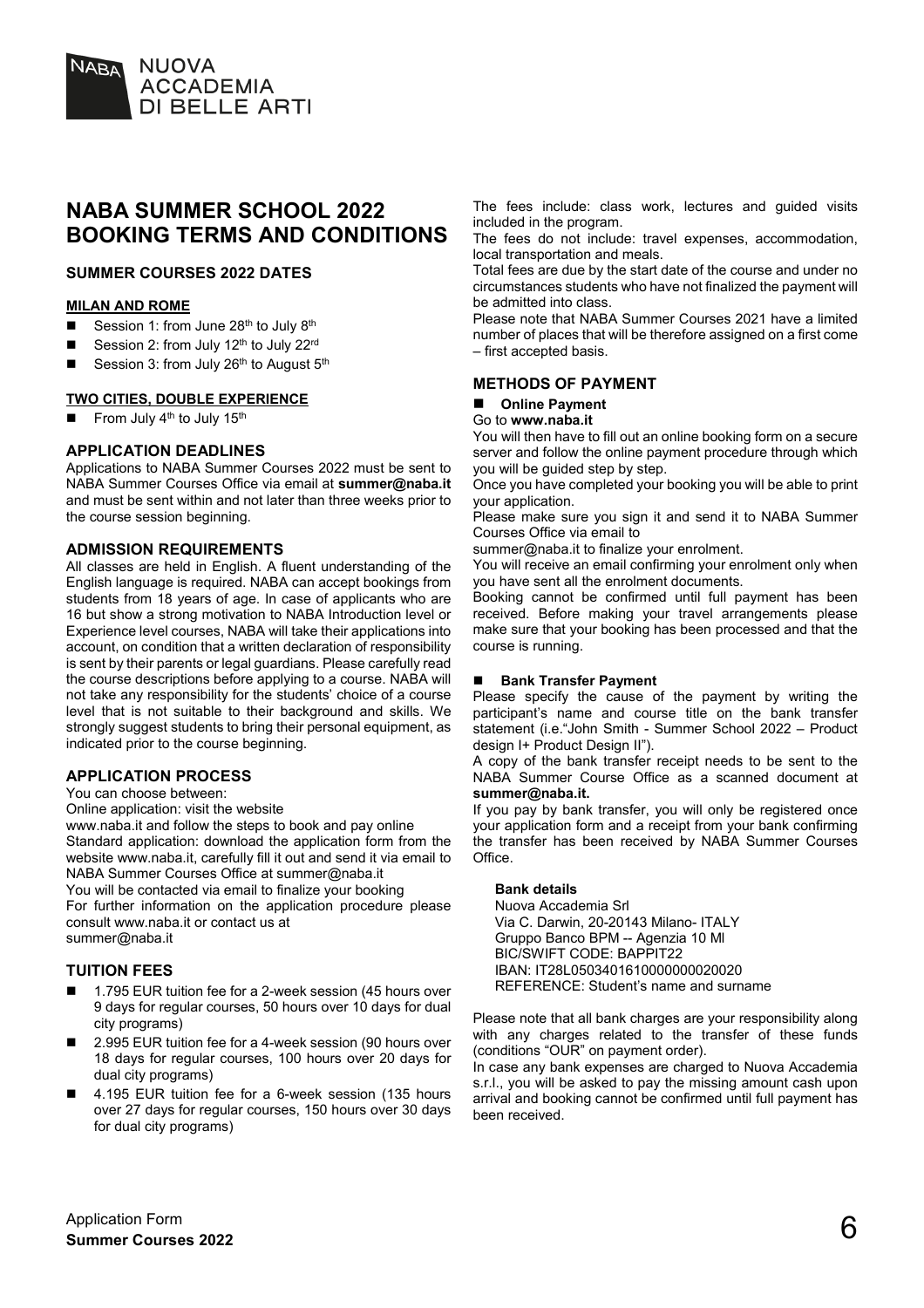

#### **By Flywire**

Naba has partnered with Flywire in order to streamline the process of international payments. Flywire allows you to pay securely from any country and any bank, generally in your home currency.

By making your payment with Flywire you can

- Track your payments from start to finish

- Save on bank fees and exchange rates

- Contact their multilingual customer support team with any questions, day or night

To get started, visit naba.Flywire.com to begin the payment process.

Please notice that all bank, credit card and third party charges have to be covered by the student.

All fees are VAT free according to the law D.P.R. 26/10/1972 nr. 633.

#### **HOUSING**

NABA helps international students find accommodation. Students can choose among a number of single and shared room in apartments nearby the Campus.

NABA has also special deals with hostels, residence and hotels. For further information, please contact Housing Office via email at short@milanhousing.it or via phone at +39 02 36517943.

#### **VISA**

Please check with the closest Italian Embassy/Consulate in your country of origin if you need to request a visa to enter Italy. If you need one, NABA will provide an admission certificate (upon complete payment of tuition fee) in order for you to obtain a visa from your local Italian Consulate/Embassy. Please note that the visa application and issuing process may take over a month, so consider applying for visa well in advance. Students who need visa have to pre-enroll first through the **UniversItaly** platform at [https://www.universitaly.it/index.php/.](https://www.universitaly.it/index.php/) Once the pre-enrolment application receives a positive feedback from the Italian Consulate/Embassy students can apply for the visa. Please note that applying for a visa in time is your responsibility. In case a student is denied his/her VISA, a reimbursement of the full tuition fee (minus 150 EUR administrative fee) will only be possible if the student sends a proof of the VISA rejection (official letter/email sent by the Embassy/Consulate denying the visa). Proof of VISA rejection shall be sent to **summer@naba.it**.

#### **CREDITS**

NABA will award ECTS credits for its Summer Courses, so it will be easier for students to transfer their credits to other Universities and Academies that use or acknowledge the ECTS system. Upon successful completion of each 2-week summer course (45 hours of classes), NABA will issue 3 ECTS credits that can be transferred at the option of each student's home university. Interested students should require NABA ECTS course syllabus to NABA Summer Courses Office at **summer@naba.it** and submit it to their home universities in order to verify the possibility of having the ECTS credits issued by NABA for the summer courses recognized in their study curriculum.

In order to obtain the ECTS credits students must be over 18, shall have completed the High School studies and be enrolled in a university study path, meet the admission requirements of the course and achieve the course learning outcomes and objectives.

#### **INFORMATION MATERIAL**

NABA websites and communication materials describe the summer courses run by NABA.

Every care has been taken to ensure accuracy, however changes might have been introduced after publication, as it is the policy of NABA to constantly monitor its course offerings as well as the performance and content of individual courses.

Whilst every attempt will be made to provide the courses and the service described, NABA reserves the right to make changes as appropriate for reasons of operational efficiency or due to circumstantial.

#### **INFORMATION AND REGISTRATION CENTER**

NABA Summer Courses Office Email: **summer@naba.it** Tel: +**39 02 97372192**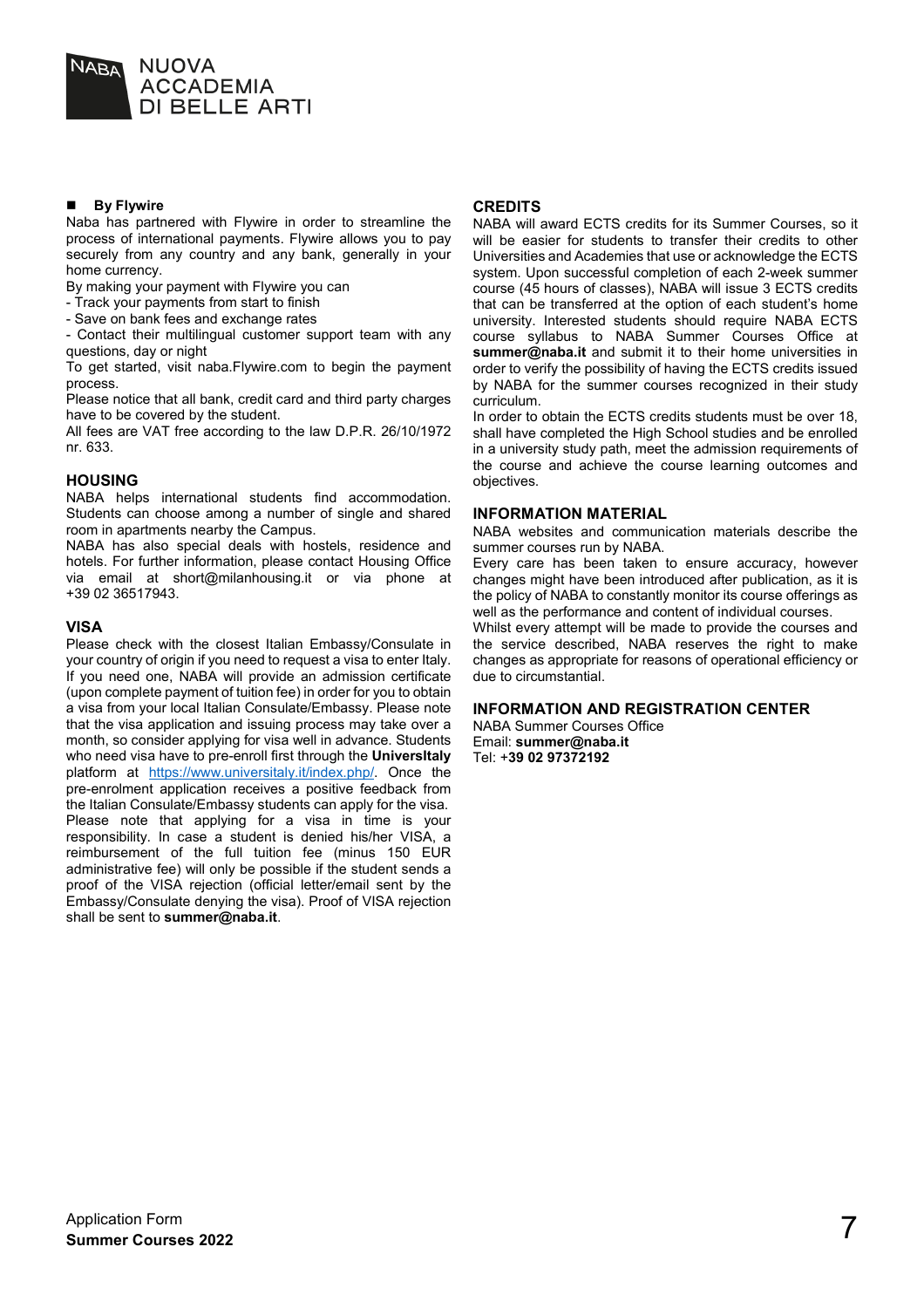

## **NABA SUMMER COURSES ACADEMIC REGULATIONS A.Y. 2021/2022**

**Art. 1)** Each course has a definite start and end date, fixed at time of registration. Within those start and end dates students have to complete their attendance.

**Art. 2)** Course attendance is compulsory and cannot be suspended for any reason.

**Art. 3)** Non-attendance of a class or classes due to illness or for personal or professional reasons does not provide the right to refunds, extra tuition or a transfer. However, in such an event, NABA will take into account all the circumstances and take such action that NABA considers to be fair and reasonable.

**Art. 4)** Students' attendance is taken every morning and every afternoon through the online register. On-line registers will automatically close 30 minutes after the lesson has started and students arriving after that time will automatically considered absent for that portion of the day.

**Art. 5)** Students shall attend at least 80% of a course to be entitled to the final attendance certificate.

**Art. 6)** Changing course: students have to attend and conclude the course for which they registered. Changing course can only be permitted on an exceptional basis for justified reasons and based on the availability of places. Course changes have to be authorized by Short Programs Office and can be allowed only until the second lesson day (request shall be made no later than 1 pm of the second lesson day).

Art. 7) Class postponement/re-scheduling by NABA: if a class is postponed for reasons for which we are responsible, including staff illness, we will make every reasonable effort to reschedule the class.

#### **Art. 8)** NABA reserves the right to:

- amend or cancel courses, change course location or substitute lecturers and tutors.

- make any changes that in our absolute discretion we consider necessary or appropriate for reasons of operational efficiency or due to any other circumstances that are beyond our control. If we cancel a course then we shall endeavour to give as much notice as possible.

In case a professor that had previously been appointed by NABA resigns from one week before the beginning of the course up to the first lesson day for serious health reasons of for reasons beyond our control, NABA will offer to all the enrolled students the possibility to transfer to another summer course among those offered in the same period or to be reimbursed the entire course tuition. NABA will not be liable for any other consequential loss that might be incurred by the students that do not accept to transfer to another course.

**Art. 9)** Students' Complaints: students that would like to express any complaints related to the course didactics or organization need to address them to the Short Programs Office without delay so as to allow any possible action to find a solution. In case students feel their complaints have not been addressed properly, they shall send an official letter of complaint addressed to NABA Short Programs Office within 2 weeks starting from the last day of the course they attended. Letters sent after that deadline will not be taken into consideration.

Art. 10) All communications between the Short Programs Office and the summer students will take place directly in the classrooms during lesson time or per email. Students are therefore kindly required to check their email accounts on a daily basis and to inform the Short Programs Office of any change of email address or in case they have troubles in receiving emails.

**Art. 11)** Some items for project development might be provided by NABA (as specified by each professor in the course description). Any other supply (ex. drawing material, digital camera, laptop…as described per each course) will have to be owned and brought/purchased by the students.

**Art. 12)** Students shall not leave any personal belongings unattended on NABA campus. NABA cannot be held responsible for any thefts or damage that might be caused to students' personal belongings.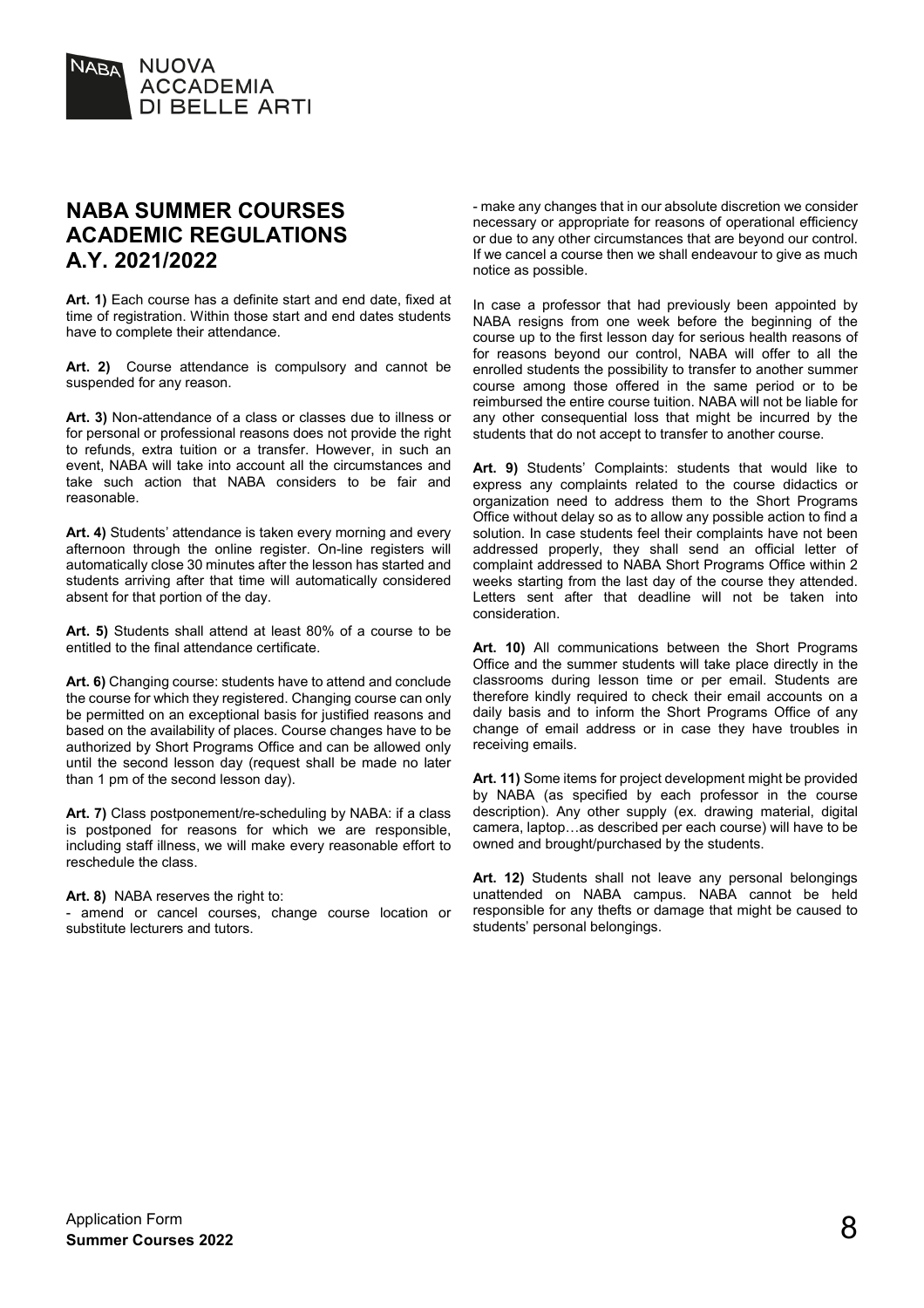

### **GENERAL CONDITIONS**

1. In accordance with the article 52, 1st paragraph of the Consumer Code: for signed contracts, contractual proposals of registration at distance, and for any contract negotiated outside the site of "Nuova Accademia" (NABA), it is recognised to the student the right to withdraw from the contract without the risk of incurring in any extra expenditure and without the payment of any penalty, within fourteen working days from the conclusion of the contract (upon receiving the contract (upon contract/enrolment form).

The student willing to withdraw shall send a written notification by registered mail containing name and surname, the address of the student, date and place, student's signature; it will be considered termination date, the date when the registered mail will be received. The written notification shall be addressed to: Nuova Accademia Srl – Via C. Darwin 20, 20143 Milano (MI).

2. If a student withdraws from the contract lawfully, he/ she has the right to get a refund of all the payments made order to NABA, except for the application fee.

3. NABA will activate courses only if a minimum of participants will enrol. If a minimum of participants will not be achieved, the course will not take place. NABA will promptly communicate to the student if a course will be run or not. NABA will inform students at least 21 days prior the beginning of the course whether it will not be run. In such event, NABA will refund the students in the shortest possible term. NABA is exempted by any extra costs incurred by students (i.e. travel, food, accommodation…) for the enrolment and admission process.

4. NABA reserves the right (up to 30 days before the beginning of the programme) to:

- Cancel a course
- Change a course
- Change location of classes.

If a student withdraws up to:

- 90 days before the beginning of the programme, has the right to get the full refund of the tuition fee minus €150 as administration fee
- 30 days before the beginning of the programme, has the right to get the 50% refund of the tuition fee minus €150 as administration fee.

5. Enrolment to a course, together with the payment of the required enrolment fee, creates a binding agreement to follow the course and to pay the full fees. NABA reserves the right (excepting what's stated on paragraphs 1-2-3) to dismiss or expel a student at any time for non-payment of fees or any other due amount, failure to meet the ongoing attendance requirement, late commencement of study and/or withdrawal from courses commenced under any circumstances (personal reason, health problem, family related problem…). No refunds will be granted to the student (including any prepaid fees or deposits) dismissed under this paragraph.

6. (Only for Semester Abroad Integrated) NABA reserves the right to use its discretion to determine number of courses and type of courses yearly set up for each programme. NABA guarantees to enroled students the minimum courses required to obtain the diploma as defined by MIUR (Ministry of Education, University and Research) or any other present normative.

7. (Only for Semester Abroad Integrated) Subjects may change for academic purposes or for Ministerial reasons related to the AFAM reform system (AFAM is the system of "Alta Formazione Artistica e Musicale", including all public and private Fine Arts and Music Academies recognised by the Ministry itself).

8. Classes will take place according to what is foreseen in the yearly academic calendar.

9. NABA guarantees to students access to educational areas for all the duration of classes as foreseen for the academic year, and for the number of hours necessary to complete the programme. Further access to didactic structures is subject to didactic scheduling needs and logistic availability.

10. NABA shall not be liable for any failure or delay in the performance, in whole or part, of any of our obligations arising from or attributable to acts, events, omissions or accidents beyond or reasonable control including, but not limited, to strikes, lockouts or other industrial disputes (involving our workforce or the workforce of any other party), act of god, war, riot, civil commotion, malicious damage, compliance with any law or governmental order, rule, regulations or direction, accident breakdown of plant or machinery, fire, flood, storm, pandemics, epidemics or other outbreaks of disease or infection in the public supply of electricity, heating, lighting, air conditioning or telecommunications equipment.

11. Each and every Intellectual Property Rights that will result from the creative and inventive activities related to the projects that will be carried out by individual students or groups of students, within an educational project, under the guidance of NABA 's teachers and / or directors, and any and all materials created, designed and carried out by students during the academic activity (i.e. essays, researches, sketches/drawings, models, presentations) will be exclusive property and ownership of NABA and will be for free and out righted remised to NABA. NABA will hold each and every right for taking advantage of the material and use it for economic purposes. Moreover, NABA will also have the right to use the material for any and all purposes such advertisements, promotion, internal policy, information, didactic research, educational projects etc… (These are not exhaustive examples). Consequently, NABA will hold each and every right to register the Intellectual Property Rights and copyrights in national, European and international registers, without prejudice to the student right to be recognised as author.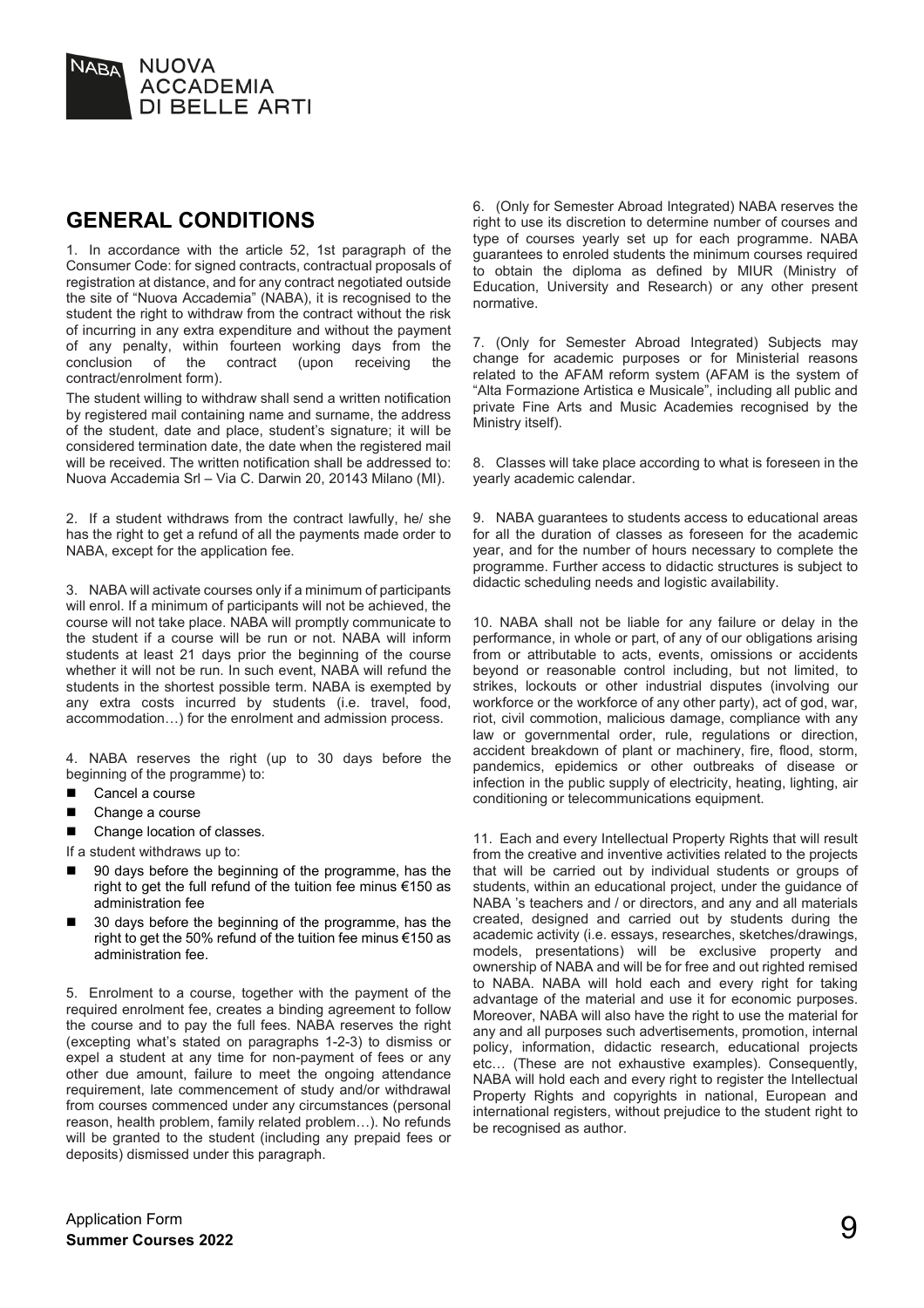

12. Enrolment fee and tuition fee do not include photocopies, lecture notes, colour printings, materials to be used for all project workshops, computer rendering of the final thesis as well as participation in competitions and exhibitions.

13. Students are expected to conduct themselves at all times in a manner which demonstrates respect for NABA and its staff, fellow students / delegates and property. Breaches of the Student Code of Conduct can amount to gross misconduct, which may lead to expulsion from study (without refund) and refund for damage property.

14. NABA reserves the right to seek compensation for any damages incurred by the student to the premises and

Milan (day/month/year) \_\_\_\_\_\_/\_\_\_\_\_\_/\_\_\_\_\_\_ Signature (legible) \_\_\_\_\_\_\_\_\_\_\_\_\_\_\_\_\_\_\_\_\_\_\_\_\_\_\_\_\_\_\_\_\_

equipment. The student is required to use them correctly and to respect the cleanliness of the premises and areas of common use.

15. It is forbidden to bring dogs and other animals on NABA campus.

16. NABA is not responsible under any condition for any object lost or property left unattended in the Academy structures.

17. Any controversy falls within the competence of the Milan legal court.

*Please refer to art.13 of the Italian legislative decree 196/2003 for the personal data processing, in accordance with the terms of the current legislation. The applicant can contact Nuova Accademia Srl concerning the data processing procedures email - privacy@naba.it I* hereby declare that I read, in addition to the information about the course chosen by the student, articles 1) and 2) referring to information and *instructions about the right of withdrawal , the effects of withdrawal and the procedures to exercise such right.*

*Following art. 1341 e 1342 c.c. I declare to have read and approved articles: 3) Non activation of the course 4) Cancellation and/or changement of the Course and its location 5) Obligation to pay fees, contribution to didactics, tuition fee 6) NABA's right to use its discretion to determine number of courses 10) NABA's exoneration from liability 11) NABA intellectual property rights 12) Costs excluded from the fees, rates and contributions 16) NABA's exoneration from liability in case of loss and misplacement of student's personal effects 17)Milan legal court*

Milan (day/month/year) \_\_\_\_\_\_/\_\_\_\_\_\_/\_\_\_\_\_\_ Signature (legible) \_\_\_\_\_\_\_\_\_\_\_\_\_\_\_\_\_\_\_\_\_\_\_\_\_\_\_\_\_\_\_\_\_

NABA Administrative Office Signature (Acceptance of Application Form)

\_\_\_\_\_\_\_\_\_\_\_\_\_\_\_\_\_\_\_\_\_\_\_\_\_\_\_\_\_\_\_\_\_\_\_\_\_\_\_\_\_\_\_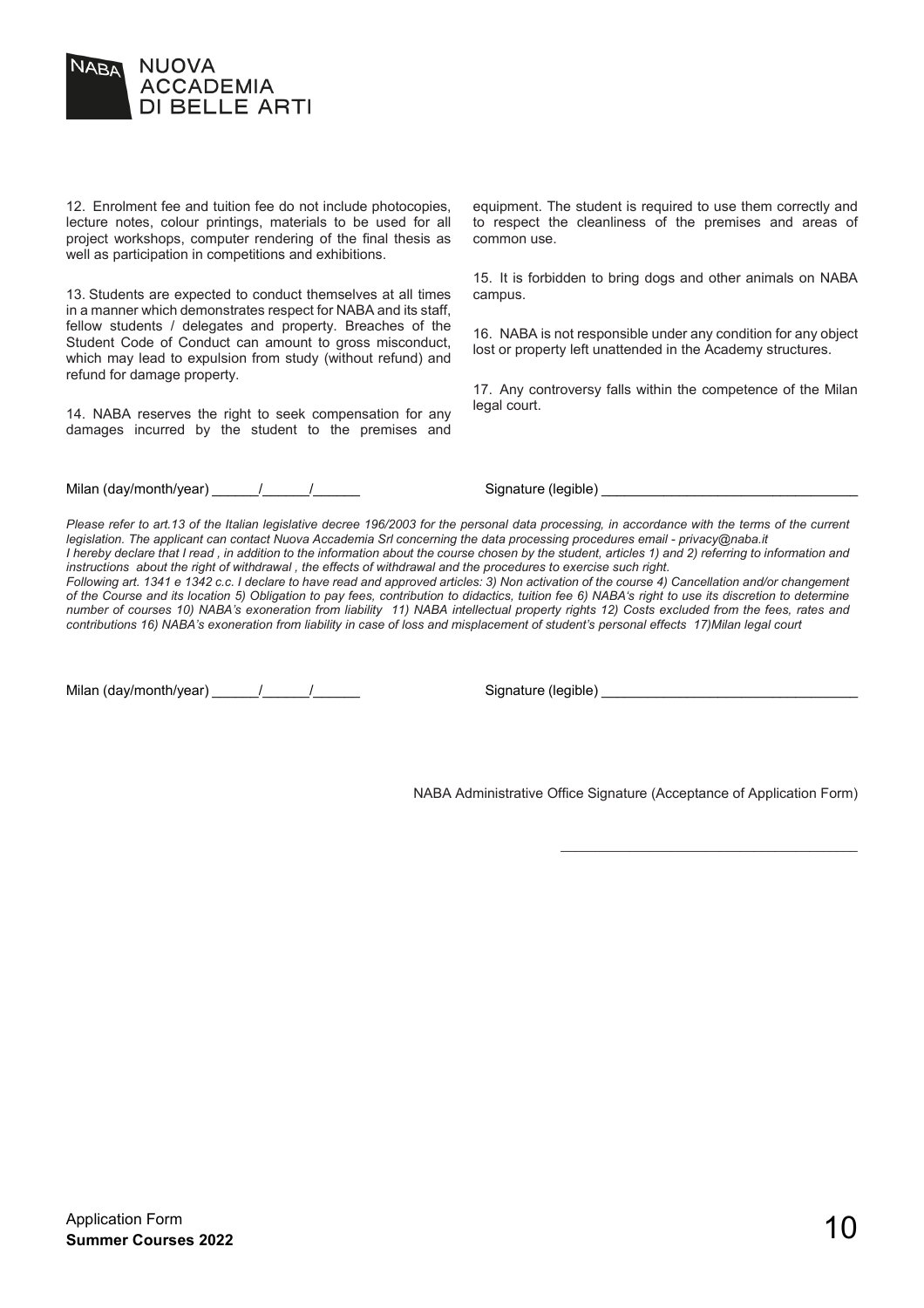

## **PRIVACY INFORMATION**

*Information pursuant to Art. 13 of EU Regulation 679/16 (GDPR)*

#### **1) Why you are receiving this communication**

Nuova Accademia S.r.l., as Data Controller, wishes to inform you about the type of data we collect and the methods we use to do this, in order to guarantee respect for your fundamental rights and freedoms, with particular reference to the confidentiality and security with which the data are processed.

#### **2) What personal data we collect**

Nuova Accademia S.r.l. collects and stores your personal data at the time of application:

- identifying data such as given name, surname, residential address, e-mail address, studies completed, citizenship,
- **E** gender, place and date of birth, telephone number, copy of identity card/passport;
- your banking data and/or those belonging to the person making the payment of the application fee (if applicable);
- $\blacksquare$  any medical certifications proving disability;
- academic career / curriculum vitae;<br>■ student's images
- student's images.

The data are collected at the time of registration by submitting the application form or through the institutional website.

#### **3.1) For what purposes we use your personal data**

Nuova Accademia S.r.l. uses your data for the following purposes:

- to fulfil pre-contractual and contractual obligations, in order to verify the requirements for admission to the course you selected, as well as related services;
- $\blacksquare$  to handle money collections and payments;<br> $\blacksquare$  to handle any communication with Nuova Ad
- to handle any communication with Nuova Accademia S.r.l. concerning the result of the verification of the admission requirements:
- to provide all the information necessary for the issue of a visa (if applicable) and for the enrolment procedure;
- to provide support services to disabled students or to students with certified learning difficulties;
- to aggregate and analyse the information collected to improve our range of educational courses;
- $\blacksquare$  to comply with requests and instructions from the MIUR Italian Ministry of Education, University and Research;
- to exercise the rights of the Data Controller.

#### **3.2) Subject to your express consent:**

Nuova Accademia S.r.l. asks for your consent in order to:

- use your photographs and/or films for educational, institutional or promotional purposes, on Nuova Accademia S.r.l. websites and social networks (e.g. Facebook, Youtube, etc.);
- inform parents or quardians about admission results and enrolment procedures;
- transmit your personal data to Nuova Accademia S.r.l. partner companies offering housing services;
- send you communications and/or promotional offers about Campus initiatives, our scholarships, courses and events that may be of interest to you.

Nuova Accademia S.r.l. is part of the Galileo Global Education Italia Group. Upon your explicit consent, the data may be transferred to other Institutes of the Galileo Global Education Italia Group to promote courses based on the aptitudes and interests of each student or to enrich their studies.

The data may also be collected by the Galileo Global Education Italia Group in aggregate form to perform statistical analyses.

#### **4) How long we retain your personal data**

For the purposes referred to in point 3.1 we retain your personal data for the whole duration of the time you spend on Campus and even beyond the 10-year period of limitation from the termination of the relationship to comply with legal obligations and for purposes of judicial protection.

Students' files are kept on paper or IT support for a period of 50 years, in order to respond to any requests from former students in relation to academic career, course credits or diplomas. Where a deadline is set, the data will be destroyed or made anonymous after the deadline has expired.

For the purposes referred to in point 3.2, we keep your data until consent is revoked and we guarantee the exercise of the rights of the data subject as referred to in point 9.

#### **5) The security of your personal data**

Your data will be processed using equipment that guarantees their confidentiality, integrity and availability. The processing is carried out on paper and through computerised and/or automated systems and will include all of the operations or sets of operations envisaged in Art. 4 of the GDPR which are necessary for the data processing, including communication with the subjects assigned to the processing itself. The data will not be disseminated; however, they will or may be communicated to public or private entities or individuals who operate within the context of the purposes described above.

#### **6) Who can access your personal data**

Only authorised persons can access your data in the context of the tasks assigned by Nuova Accademia S.r.l.

Personal data will not be disseminated in any way; in addition, they may be communicated and processed by third parties duly appointed as Data Processors, such as external collaborators and companies that provide specific technical services.

Your data may also be accessed by authorised persons employed by Galileo Global Education Italia, as well as employees of Istituto Marangoni S.r.l. and Domus Academy, belonging to the same Group Galileo Global Education Italia. Personal data may also be accessible or may be disclosed to those whose right to access your personal data is recognised by the provisions of law or secondary or European Union regulatory provisions.

#### **7) Where we store your personal data**

Your personal data will be managed and stored on servers located within the European Union and belonging to the Data Controller and/or third-party companies appointed and duly identified as Data Processors. Your data will not be transferred outside the European Union.

**8) Is it mandatory to consent to the provision of your data?** The disclosure of your data referred to in point 3.1 is necessary to conclude and execute the contract. For the purposes